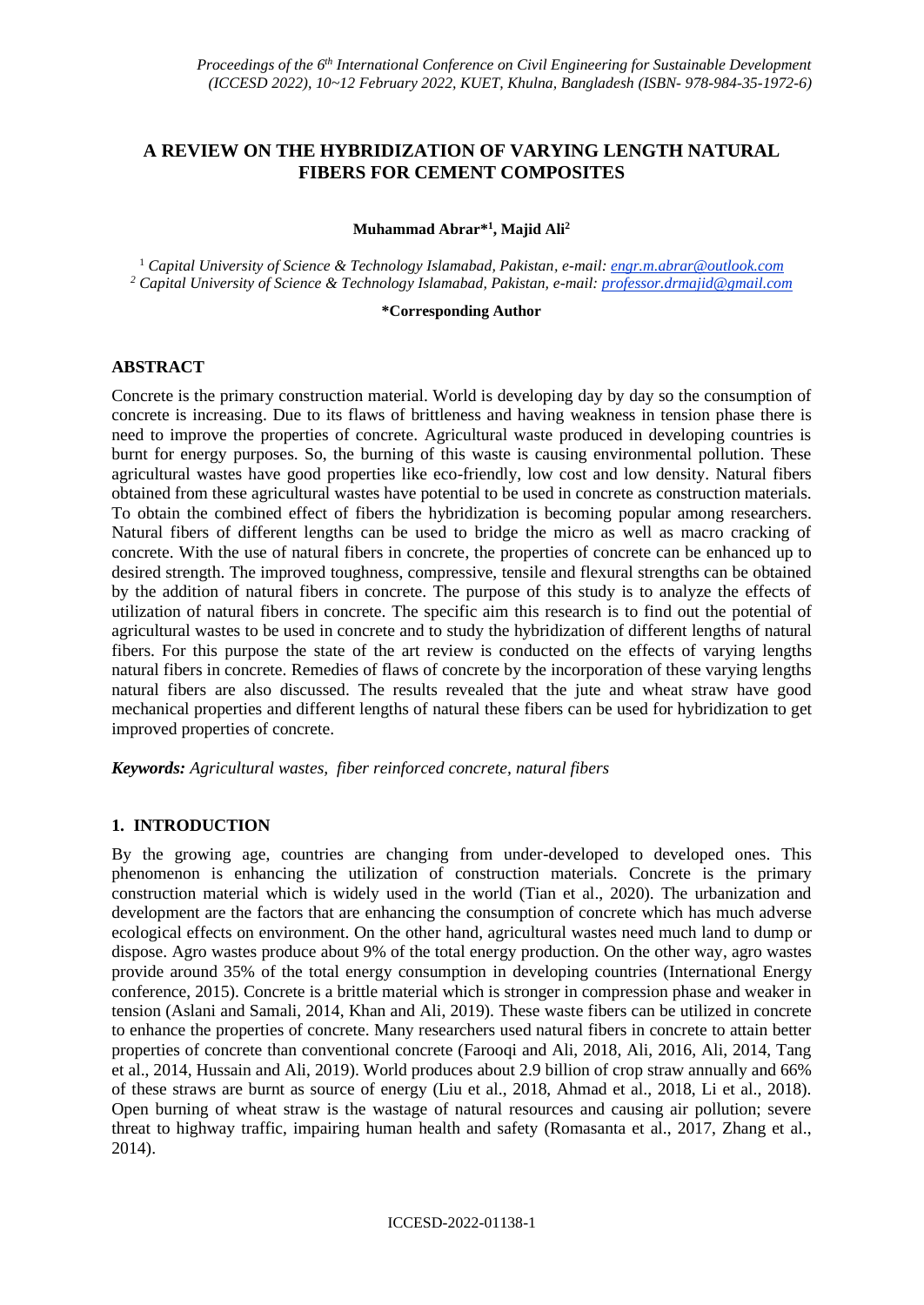Due to frequently presence in developing countries, agricultural wastes can provide advantages of low modulus of elasticity and high tensile strength. Because of these advantages they have potential to be used in cement-based composites to attain final product with better properties like good thermal insulation, crack opening control and reduction of composite density (Izquierdo et al., 2017, Ramírez et al., 2019). Incorporation of agricultural wastes natural fibers by mas of cement can reduced the cement content required to prepare concrete mix (Campos et al., 2020). By the hybridization of fibers the combined effect of both fibers may produce better performance in concrete as compared to sole natural fiber. Numerous studies are being conducted by researchers on the combined effect of hybrid fibers of different lengths and their effects towards to fresh and hardened properties of concrete (Li et al., 2021, Balea et al., 2021, Vishaul et al., 2021). Natural fibers were used to improve the out of the plane resistance of mortarless masonry wall (Qamar et al., 2018).

Concrete is week in tension and strong in compression. There is need to alter the properties of concrete and to make it eco-friendly. This can be done by choosing a suitable material that has good physical properties and may have potential to be used in concrete. Agricultural waste natural fibers are eco-friendly and have potential to be used as construction materials. The purpose of this research is to find out the potential of agricultural wastes for using in construction. The different lengths of fibers can bridge the macro and micro cracking so, the effect of different lengths of fiber is considered in this research along with the hybridization of these natural fibers. Being primary construction material concrete has many flaws. So, flaws of concrete and their solution by the incorporation of different lengths of natural fibers is briefly discussed.

## **2. UTILIZATION OF AGRICULTURAL WASTES AS CONSTRUCTION MATERIALS**

Every year, about one thousand million tons of agricultural waste is produced in the world. These wastes contain about 80% of solid organic waste like wheat straw, rice straw, jute fibers, bagasse straw, rice husk and cotton stalks etc. (Choi, 2019, Sharma and Singh, 2019). It was investigated that if these agricultural waste short discrete fibers are incorporated in concrete, these fibers act as crack resisters. They also change the behaviour of concrete against dynamic and static loadings (Sultana et al., 2020). When particular length and content of jute fiber is used in concrete, it tends to obtain enriched results of mechanical properties (Zakaria et al., 2018). Jute fibers mixed in high-fluidity concrete provide higher improvement of strength as compared to low fluidity concrete (Kim et al., 2013). A noticeable amount of cement is saved if agricultural waste natural fibers are added by the mass of cement content (Campos et al., 2020). Appropriate content of jute fibers can delay crack initiation and propagation and also reduce micro cracks (Tiezhi Zhang, 2020). It was observed that after the increase of curing age of jute fiber, greater content of jute fiber has positive impact towards the compressive strength (Mohammad and Ahmed, 2018). Agricultural waste jute fiber was used with glace fiber reinforced polymer rebars to enhance the impact resistance against impact loading for concrete wall. It was observed that the toughness and impact load carrying capacity considerably enhanced (Ahmed and Ali, 2020).

Crop straw can be used to prepare fibers, to be used in cement-based composites to make light weight and thermal insulated structures (Korjenic et al., 2016). Singh et al. (2021) used bagasse ash and wheat straw for earth blocks stabilization. It was noticed that the maximum compressive strength obtained, when 5% of wheat straw was used by mass of cement. Concrete blocks were prepared by the addition of agricultural wastes like coffee husk and sugarcane bagasse. The use of 5% sugarcane bagasse showed higher results. It was revealed by research that these agricultural wastes enhanced the compressive strength and the thermal properties of concrete blocks (Souza et al., 2021). Agricultural waste and coconut shells were used by (Prakash et al., 2021) for the mechanical characterization of concrete. It was observed that when only 3% of fiber was added there was increase of 14% in tensile strength and 11% in flexural strength of concrete. Wheat straw agricultural waste can be used as insulating material with cement mortar and reduce thermal conductivity, provide good properties when mixed with mortar (Ismail et al., 2020). Both jute fibers and wheat straw fibers have good mechanical properties to be used as construction materials. Mechanical properties of wheat straw and jute fibers are given in Table 1 (Arooj, 2021).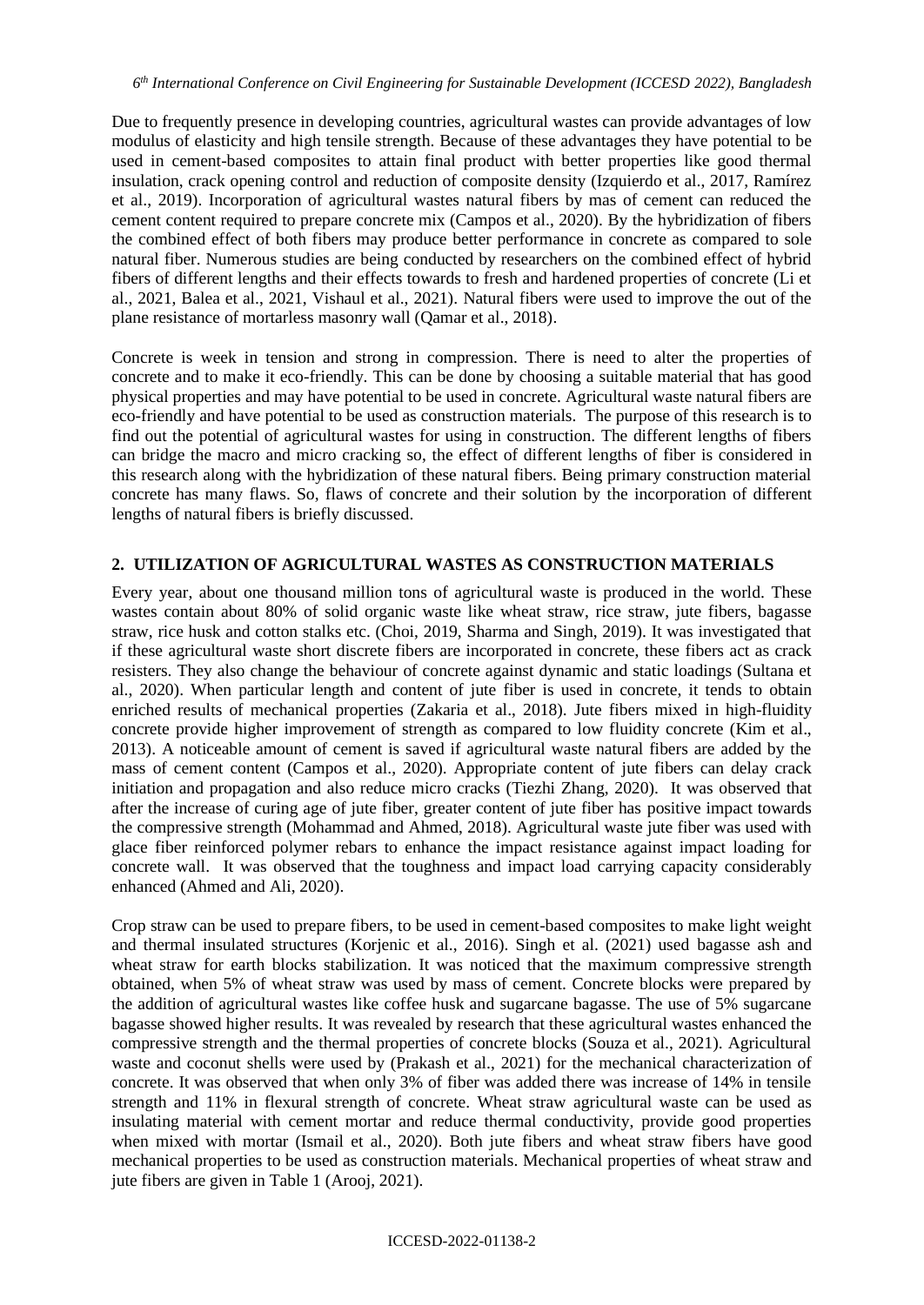| <b>Parameter</b>      | Wheat straw | <b>Jute fiber</b> |
|-----------------------|-------------|-------------------|
| Diameter (mm)         | $5 - 7$     | 20-200            |
| Density $(Kg/m^3)$    | 1150-1200   | 1300-1490         |
| Tensile modulus (MPa) | $30 - 32$   | 320-800           |
| Young's modulus (MPa) | $6.0 - 6.6$ | 8-78              |
| Max. elongation (%)   | $1 - 1.13$  | $1 - 1.8$         |

Table 1: Mechanical properties of jute and wheat straw (Arooj, 2021).

#### **3. EFFECT OF VARYING LENGTH NATURAL FIBERS ON CEMENET COMPOSITES BEHAVIOUR**

Varying length natural fibers are used in concrete to create the bridging effect, and short and long fibers resist the macro as well as micro-cracking (Sadrmomtazi et al., 2018). Many researchers reported that by the use of optimum lengths and content, it can improve the mechanical properties and physical properties like flexural strength, splitting tensile strength and impact resistance (Dawood and Ramli, 2014, Ralegaonkar et al., 2018). Micro and macro cracks are formed during the hydration and hardening process of concrete. When specimen is subjected to external loading the propagation of these cracks start which result in failure of structure. The varying length natural fibers can bridge the micro as well as macro cracks and can resist the propagation of micro cracks towards macro cracks (khan and Cao, 2021). The crack bridging mechanism of fibers is shown in Figure 1.



Figure 1: Cracks bridging mechanism of fibers (Khan and Cao, 2021).

Sajin et al. (2021) conducted a study on varying length natural fibers. The results revealed that the fibers length used for reinforcement is directly proportional to the mechanical strength. Ahmad et al. (2020) performed experimental research on the effect of coconut fibers content and length in concrete. Coconut fibers of 25 mm, 50 mm and 75 mm lengths were used in that research. It was observed that the fibers of 50 mm length enhanced the energy absorption and toughness of concrete. So, the optimum lengths of natural fibers in concrete play an important role in attaining energy absorption and toughness. Mugume et al. (2021) carried out a study to find out the influence of fibers length and content on the crack resistance of fibers. Results showed that the addition of low content like 1% and longer lengths increased the tensile strength of banana fiber reinforced concrete. For the use of longer lengths of banana fibers the low content like 0.5% was found effective.

#### **4. HYBRIDIZATION OF NATURAL FIBERS FOR CEMENT COMPOSITES**

Hybridization of natural fibers is accomplished to get the combined effect of two or more fibers. For this purpose, natural fibers are used in concrete to enhance the desired properties of concrete. Boumaaza et al. (2020) used sisal, flax and jute fibers of 5mm, 10 mm and 20 mm lengths. The results revealed that the addition of sisal, flax and jute fiber by the hybridization considerably enhanced the flexural properties of concrete. The maximum flexural strength was obtained by the hybridization of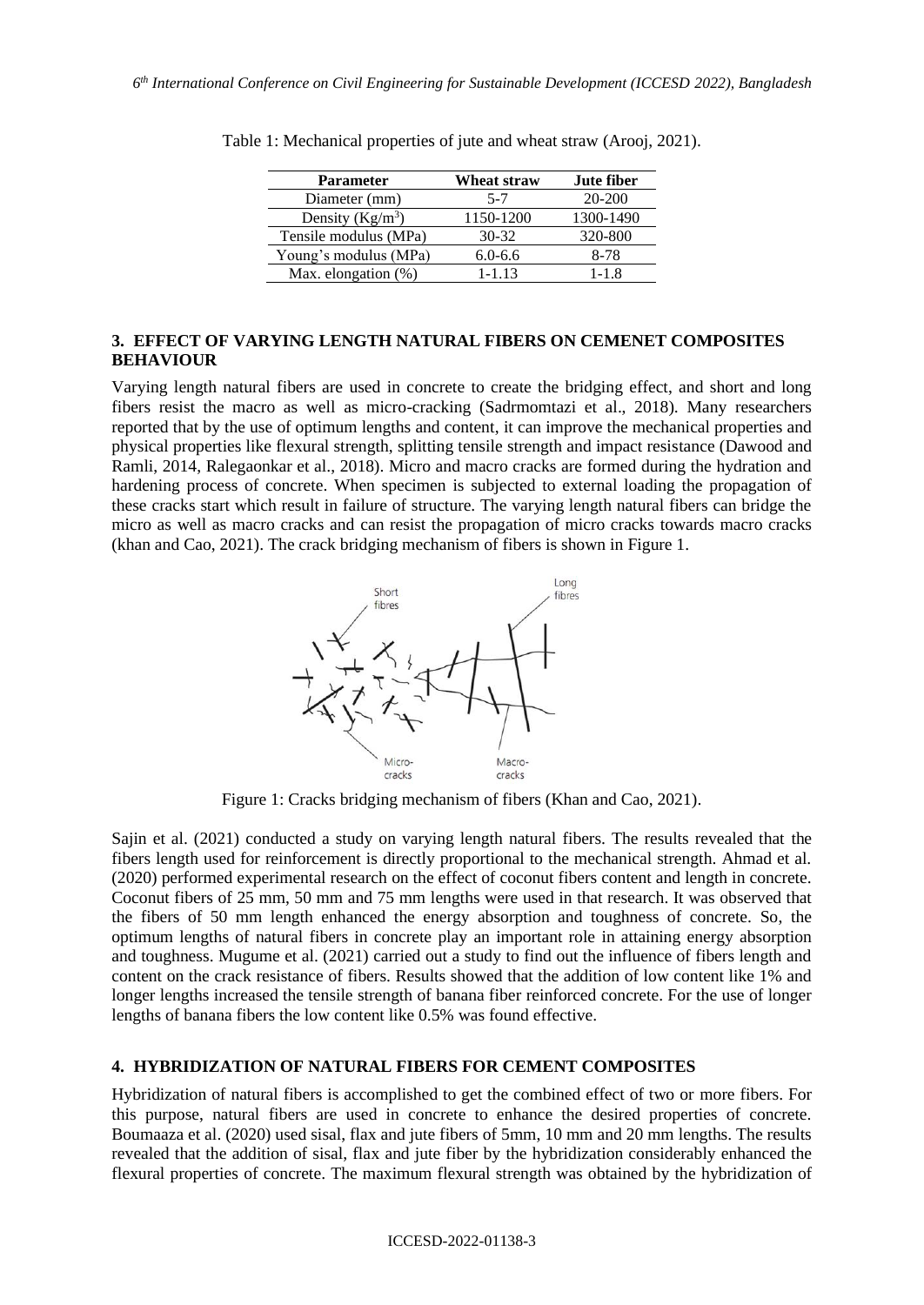20 mm length fibers. A study was carried out by the usage of hybrid fibers with the combination of hybridization of 0.3%, 0.4% and 0.5%. The hybridization of natural fibers by the optimum content of 0.3% showed maximum strengths. The hybridization of natural fibers of two different length was carried out. It was found that the hybrid natural fiber after the hybridization provide better flexural strength as compared to the conversional concrete (Madhavan et al., 2021).

Hybrid natural fiber reinforced concrete is used as a replacement of plain concrete (PC). Macro fibers helps to tackle macro-cracks and increase toughness of concrete also the flaws and their remedial measures with varying length natural fibers (Di Maida et al., 2018). In hybrid natural fiber reinforced concrete, the forces across cracks are combined effect of aggregate and fibers. During the resistance to crack propagation, fiber experience frictional slippage, pull-out forces, breaking effect and de-bonding (zhang and Cao, 2014). The presence and surfaces of fibers control the energy dissipation and deformation phenomenon after post cracking (Signorini et al., 2020). Fiber pull-out from matrix promotes the ductile behaviour of concrete because of energy dissipation during the process of postcracking (Maalej et al., 1995). Fiber reinforced concrete continue to make more loads until the fiber present in fiber reinforced concrete break.

### **5. CONCRETE FLAWS AND THEIR REMEDIAL MEASURES WITH VARYING LENGTH NATURAL FIBERS COMPOSITES**

Being widely used material, although concrete has advantages, it also has drawbacks. Concrete is a brittle material which is stronger in compression phase and weaker in tension (Aslani and Samali, 2014). During the hydration of concrete, cracks appear on the surface of concrete which may cause the reduction in strength of concrete. When external load is applied these cracks lead to failure of structure (Khan and Cao, 2021). Natural fibers have good potential to be used in concrete. They act as the cracks arrestor and try to bridge cracking. The advantage of the usage of different lengths natural fibers is to bridge micro as well as macro cracking. Conversional concrete has low toughness and energy absorption as compared to fiber reinforced concrete (Hashmi et al., 2021). During the splitting tensile loading the conventional concrete splits into parts while the bridging effect of fibers tend to take more loading until the fiber breakage occur. The energy absorption and toughness of structure is important factor while making earthquake resistant structures (Ali and Chouw, 2009).

The low tensile strength of concrete always needs to be reinforced. The binding material like cement has adverse ecological effects which produce environmental concerns. For the sustainable development and to reduce energy consumption varying lengths natural fibers can be utilized in concrete. The evaluation of cracking in concrete structure is based on two properties of concrete, which include tensile strength and the tensile strain capacity. The tensile strain capacity is the measure of tensile strain that a concrete structure can withhold without forming cracks throughout the structure. The evaluation of cracking process can do more effectively and easily by considering tensile strain rather than tensile strength property of concrete, the process express forces in form of volumetric changes. A concrete structure under particular loading possesses a relation between tensile load carrying capacity and crack width (Khan et al., 2020). The tensile strain capacity of concrete is measured through modulus of rupture. Despite of good effect on the properties of concrete, natural fibers have drawbacks towards the workability of concrete. The workability of concrete is reduced by the use of natural fibers so plasticizers and increased water to cement ratio can overcome this drawback (Abrar and Ali 2021).

## **6. CONCLUSIONS**

The agricultural wastes can be used in concrete. Hybridization of natural fiber is studied to obtain the combined effects of fibers. Concrete flaws and their remedies by the incorporation of varying length natural fibers is taken into count by the state-of-the-art review. Following conclusions are drawn from this research.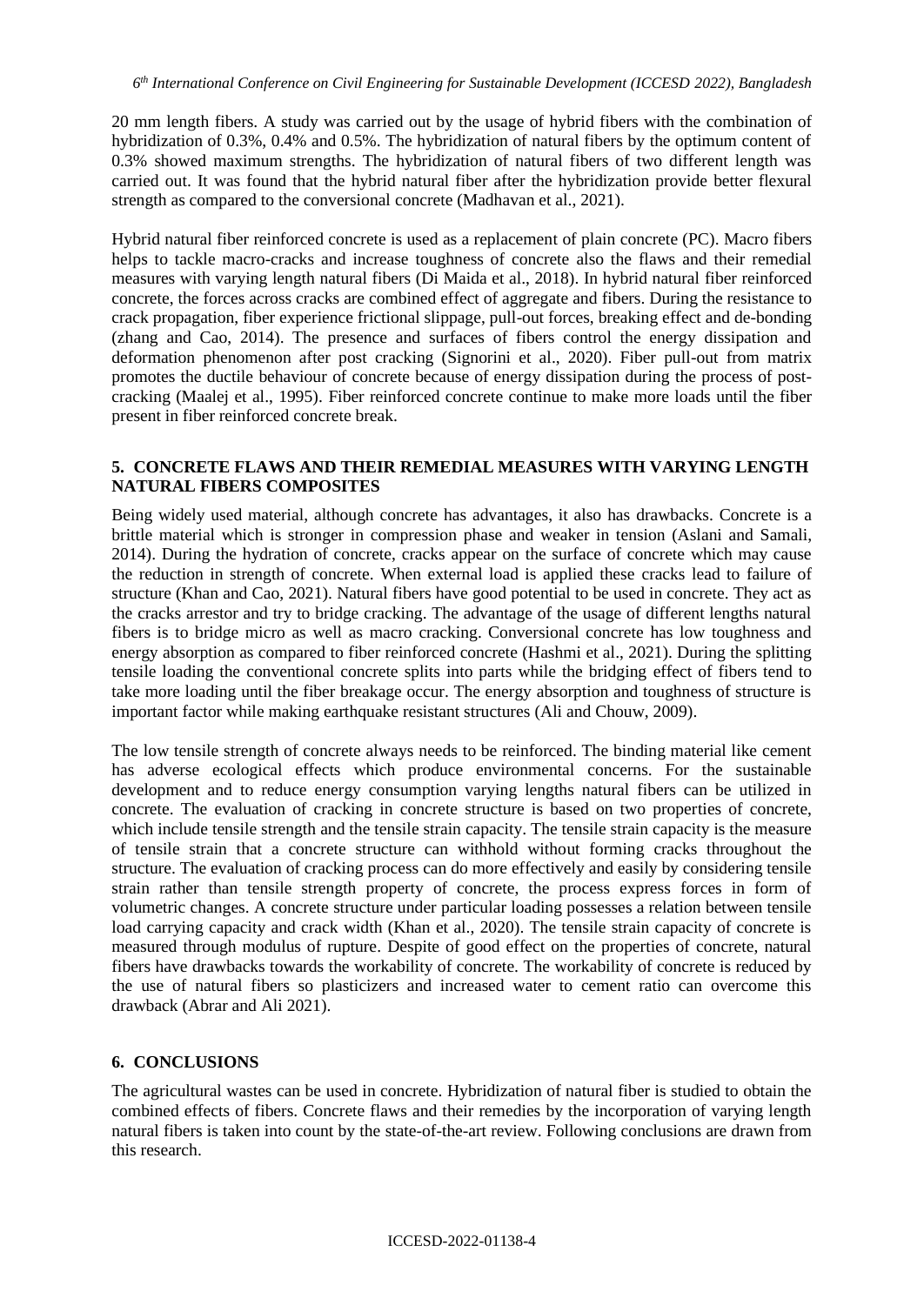- Agricultural wastes instead of burning can be used in concrete to enhance the compressive strength, splitting tensile strength and flexural strength.
- The toughness and energy absorption of concrete is enhanced by natural fibers
- Varying lengths natural fibers can bridge micro as well as macro cracking so the cracking of concrete can be minimised by varying lengths natural fibers
- Hybrid natural fibers are more effective than the sole fiber used in concrete.
- Jute and wheat straw have good mechanical properties so by the hybridization of these fibers better properties can be achieved.

Agricultural wastes have potential to be used in concrete. These fibers when mixed together with different lengths proportion by hybridization can mitigate the flaws of concrete like cracking and weakness in tension phase.

#### **ACKNOWLEDGEMENTS**

The authors would like to thank every person who have helped throughout this research work. The careful review and constructive suggestions by the anonymous reviewers are gratefully acknowledged.

#### **REFERENCES**

- International Energy Agency, Key World Energy Statistics Organization for economic co-operation and development, 2015 Paris, France.
- Abrar, M. & Ali, M. 2021. Workability of concrete having hybrid natural fibers of different lengths for easy pouring. *International conference on advances in Engineering, Architecture, Science and Technology, Turkey*.
- Ahmad, M. R., Chen, B., Oderji, S. Y. & Mohsan, M. 2018. Development of a new bio-composite for building insulation and structural purpose using corn stalk and magnesium phosphate cement. *Energy and Buildings*, 173, 719-733.
- Ahmad, W., Farooq, S. H., Usman, M., Khan, M., Ahmad, A., Aslam, F., Yousef, R. A., Abdul jabbar, H. A. & Sufian, M. 2020. Effect of coconut fiber length and content on properties of high strength concrete. *Materials*, 13, 1075.
- Ahmed, S. & Ali, M. 2020. Use of agriculture waste as short discrete fibers and glass-fiberreinforced-polymer rebars in concrete walls for enhancing impact resistance. *Journal of Cleaner Production*, 268, 122211.
- Ali, M., & Chouw, N. (2009, December). Coir fibre and rope reinforced concrete beams under dynamic loading*. In Annual Australian Earthquake Engineering Society Conference,"Newcastle Earthquake–20 years on.*
- Ali, M. 2014. Seismic performance of coconut-fibre-reinforced-concrete columns with different reinforcement configurations of coconut-fibre ropes. *Construction and Building Materials*, 70, 226-230.
- Ali, M. 2016. Use of coconut fibre reinforced concrete and coconut-fibre ropes for seismic-resistant construction. *Materiales de Construcción*, 66, e073-e073.
- Arooj, K. 2021. Mechanical, Dynamic and Absorption Properties of Hybrid Fiber Reinforced Concrete for Rigid Pavements Application. *Masters in Civil Engineering, Capital University of Science & technology.*
- Aslani, F. & Samali, B. 2014. High strength polypropylene fibre reinforcement concrete at high temperature. Fire Technology, 50, 1229-1247.
- Balea, A., Monte, M. C., Blanco, A. & Negro, C. 2021. Recycled Fibers for Sustainable Hybrid Fiber Cement Based Material: A Review. Materials, 14, 2408.
- Boumaaza, M., Belaadi, A. & Bourchak, M. 2020. The effect of alkaline treatment on mechanical performance of natural fibers-reinforced plaster: Optimization using RSM Journal of Natural Fibers, 1-21.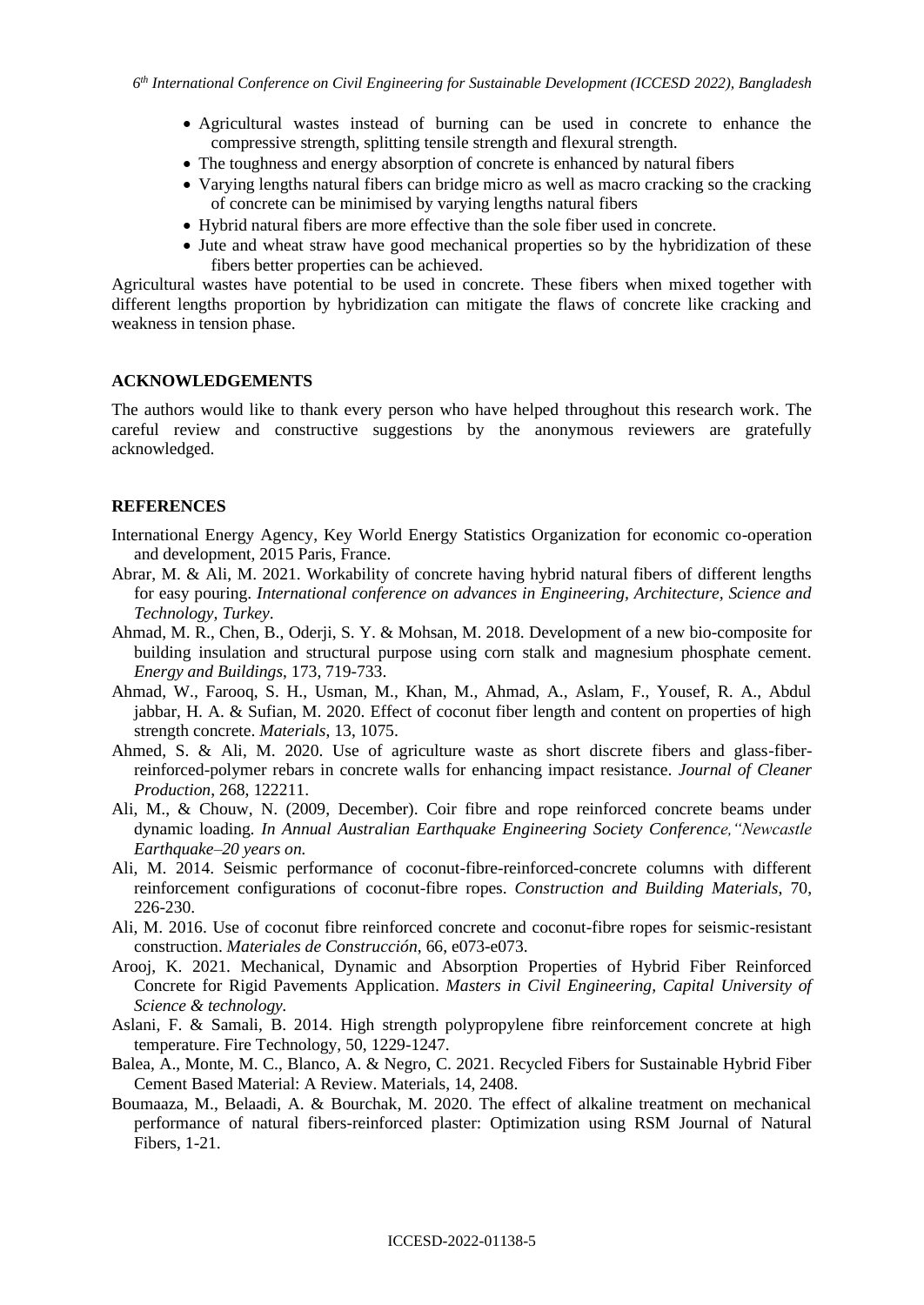- Campos, H., Klein, N., Marques Filho, J. & Bianchini, M. 2020. Low-cement high-strength concrete with partial replacement of Portland cement with stone powder and silica fume designed by particle packing optimization. *Journal of Cleaner Production*, 261, 121228.
- Choi, H.-J. 2019. Agricultural bio-waste for adsorptive removal of crude oil in aqueous solution. *Journal of Material Cycles and Waste Management*, 21, 356-364.
- Dawood, E. T. & Ramli, M. 2014. The effect of using high strength flowable system as repair material. Composites Part B: Engineering, 57, 91-95.
- Di Maida, P., Sciancalepore, C., Radi, E. & Bondioli, F. 2018. Effects of nano-silica treatment on the flexural post cracking behaviour of polypropylene macro-synthetic fibre reinforced concrete. *Mechanics Research Communications*, 88, 12-18.
- Farooqi, M. U. & Ali, M. 2018. Contribution of plant fibers in improving the behavior and capacity of reinforced concrete for structural applications. *Construction and Building Materials*, 182, 94-107.
- Hashmi, A. F., Shariq, M. & Baqi, A. 2021. Experimental and analytical investigation on the agedependent tensile strength of low-calcium fly ash-based concrete. *Innovative Infrastructure Solutions*, 6, 1-16.
- Hussain, T., & Ali, M. (2019). Improving the impact resistance and dynamic properties of jute fiber reinforced concrete for rebars design by considering tension zone of FRC. *Construction and Building Materials*, 213, 592-607.
- Ismail, B., Belayachi, N. & Hoxha, D. 2020. Optimizing performance of insulation materials based on wheat straw, lime and gypsum plaster composites using natural additives. *Construction and Building Materials*, 254, 118959.
- Izquierdo, I. S., Izquierdo, O. S., Ramalho, M. A. & Taliercio, A. 2017. Sisal fiber reinforced hollow concrete blocks for structural applications: Testing and modeling. *Construction and Building Materials*, 151, 98-112.
- Khan, M. & Ali, M. 2019. Improvement in concrete behavior with fly ash, silica-fume and coconut fibres. *Construction and Building Materials*, 203, 174-187.
- Khan, M. & Cao, M. 2021. Effect of hybrid basalt fibre length and content on properties of cementitious composites. *Magazine of Concrete Research*, 73, 487-498.
- Khan, M., Cao, M. & Ali, M. 2020. Cracking behaviour and constitutive modelling of hybrid fibre reinforced concrete. *Journal of Building Engineering*, 30, 101272.
- Kim, J.-S., Lee, H.-J. & Choi, Y. 2013. Mechanical properties of natural fiber-reinforced normal strength and high-fluidity concretes. *Computers and Concrete*, 11, 531-539.
- Korjenic, A., Zach, J. & Hroudová, J. 2016. The use of insulating materials based on natural fibers in combination with plant facades in building constructions. *Energy and Buildings*, 116, 45-58.
- Li, H., Dai, M., Dai, S. & Dong, X. 2018. Current status and environment impact of direct straw return in China's cropland–A review. *Ecotoxicology and Environmental Safety*, 159, 293-300.
- Li, K., Yang, C., Huang, W., Zhao, Y., Wang, Y., Pan, Y. & Xu, F. 2021. Effects of hybrid fibers on workability, mechanical, and time-dependent properties of high strength fiber-reinforced selfconsolidating concrete. *Construction and Building Materials*, 277, 122325.
- Liu, H., Ou, X., Yuan, J. & Yan, X. 2018. Experience of producing natural gas from corn straw in China. *Resources, Conservation and Recycling*, 135, 216-224.
- Maalej, M., Li, V. C. & Hashida, T. 1995. Effect of fiber rupture on tensile properties of short fiber composites. *Journal of engineering mechanics*, 121, 903-913.
- Madhavan, M. K., Sathyan, D. & Jayanarayanan, K. 2021. Hybrid natural fiber composites in civil engineering applications. *Hybrid Natural Fiber Composites. Elsevier.*
- Mohammad, S. I. & Ahmed, S. J. U. 2018. Influence of jute fiber on concrete properties. *Construction and Building Materials*, 189, 768-776.
- Mugume, R. B., Karubanga, A. & Kyakula, M. 2021. Impact of Addition of Banana Fibres at Varying Fibre Length and Content on Mechanical and Microstructural Properties of Concrete. *Advances in Civil Engineering*, 2021.
- Prakash, R., Thenmozhi, R., Raman, S., Subramanian, C. & Divyah, N. 2021. Mechanical characterisation of sustainable fibre-reinforced lightweight concrete incorporating waste coconut shell as coarse aggregate and sisal fibre. *International Journal of Environmental Science and Technology*, 18, 1579-1590.